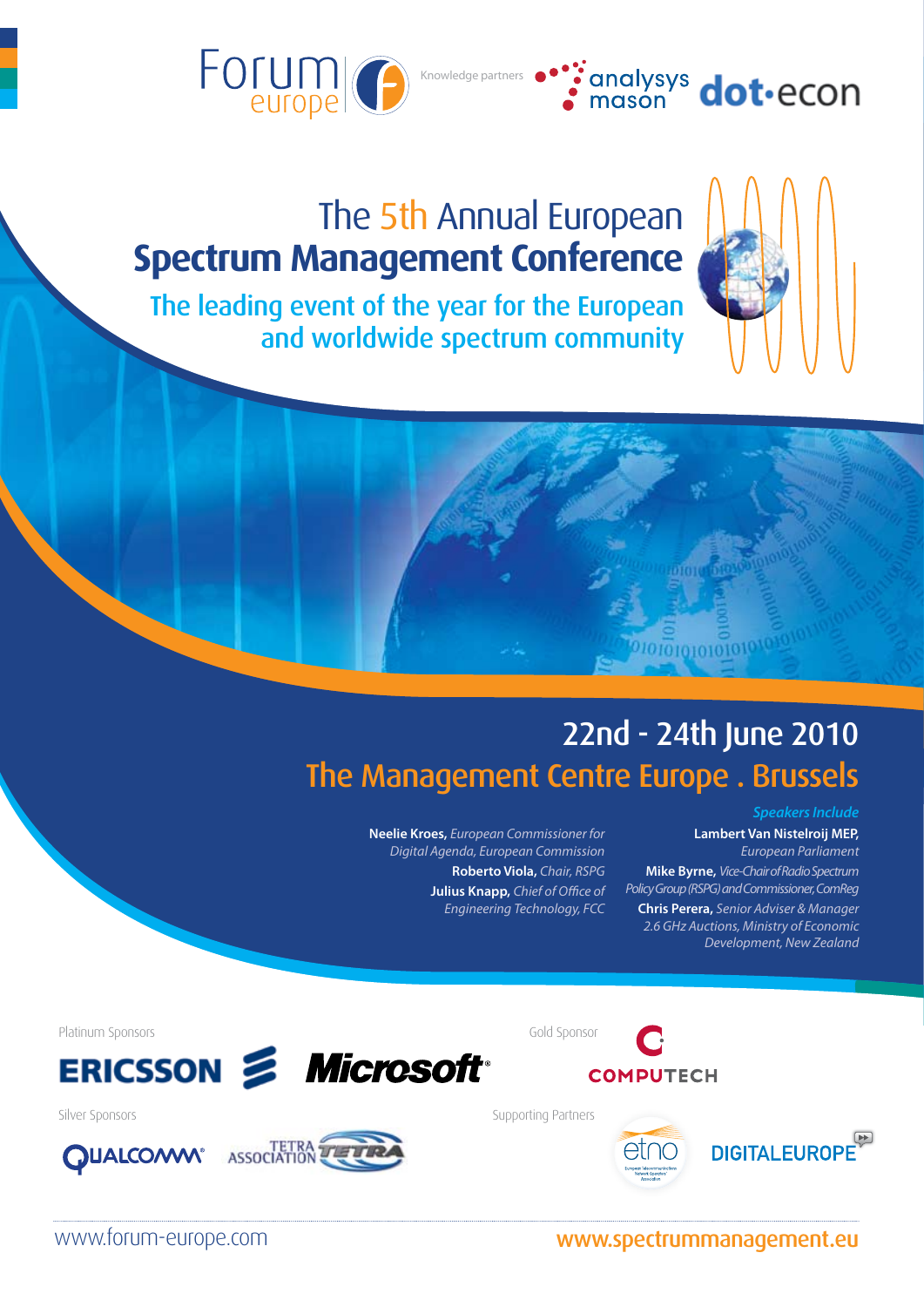



# The 5th Annual European Spectrum Management Conference

The leading event of the year for the European and worldwide spectrum community

Now in its 5th year, the European Spectrum Management Conference has an established reputation as the major European event of the year for stakeholders in the field of spectrum management, bringing together more than 250 participants on an annual basis.

## Pre-conference workshop: Spectrum auction design and bid strategy 22nd June 2010

This interactive workshop offers participants a unique opportunity to participate in a number of different auction formats, and explore the impact of design decisions on bidder behaviour and auction outcomes.

Throughout the session, the 800MHz band will be used as a case study. Participants will take part in a series of sealed bid and open auctions, including the opportunity to use DotEcon's WebBidder electronic auction system.

The workshop will be co-ordinated by **Richard Marsden,** Director, DotEcon and **Dr Dan Maldoom**, Partner, DotEcon.

**Dotecon** Is the leading advisor to European governments on the design and implementation of spectrum auctions.

**Please note:** This workshop is an optional extra in additon to the main conference. Participant numbers will be strictly limited to ensure an interactive nature, and with interest expected to be high, please register early to reserve your place.

## Optional Workshop - 22 June

**12.00 - 13.00 Registration and light lunch**

## Session 1

**Overview of Auction Formats & Strategy:**

**13:00 - 13:30 Spectrum packaging, auction formats and their impact on bidder behaviour**

**13:30 - 13:50 Case study: The 800MHz band**

## Session 2

### **Practical Session – Participate in a mock auction**

Participants will be split into teams of 2-3 people, and take part in a number of different auction formats for the same spectrum:

- a. A first price sealed bid auction, with bids on separate lots
- b. A sealed bid combinatorial auction
- c. A clock auction
- d. A simultaneous multiple-round auction (SMRA)

### **13:50 - 14:10**

**Introduction to the mock auctions - a chance to bid for 800MHz spectrum using different auction formats**

**14:10 - 14:15 Distribution of instructions to bid teams**

**14:15 - 14:45**

**Coffee & Networking Break – an opportunity for teams to discuss bid strategy!**

**14:45 - 14:50 Submission of sealed bids by each team**

**14:50 - 16:45 SMRA and clock auctions using WebBidder**

**16:45 - 17:20**

**Analysis of the auction formats and efficient outcomes** 

**17:20 - 18:00 Presentation and interactive discussion of auction outcomes, and prizes for team with best bid strategy**

Contact - Dan Craft / T . +44 (0)2920 783 021 / dan.craft@forum-europe.com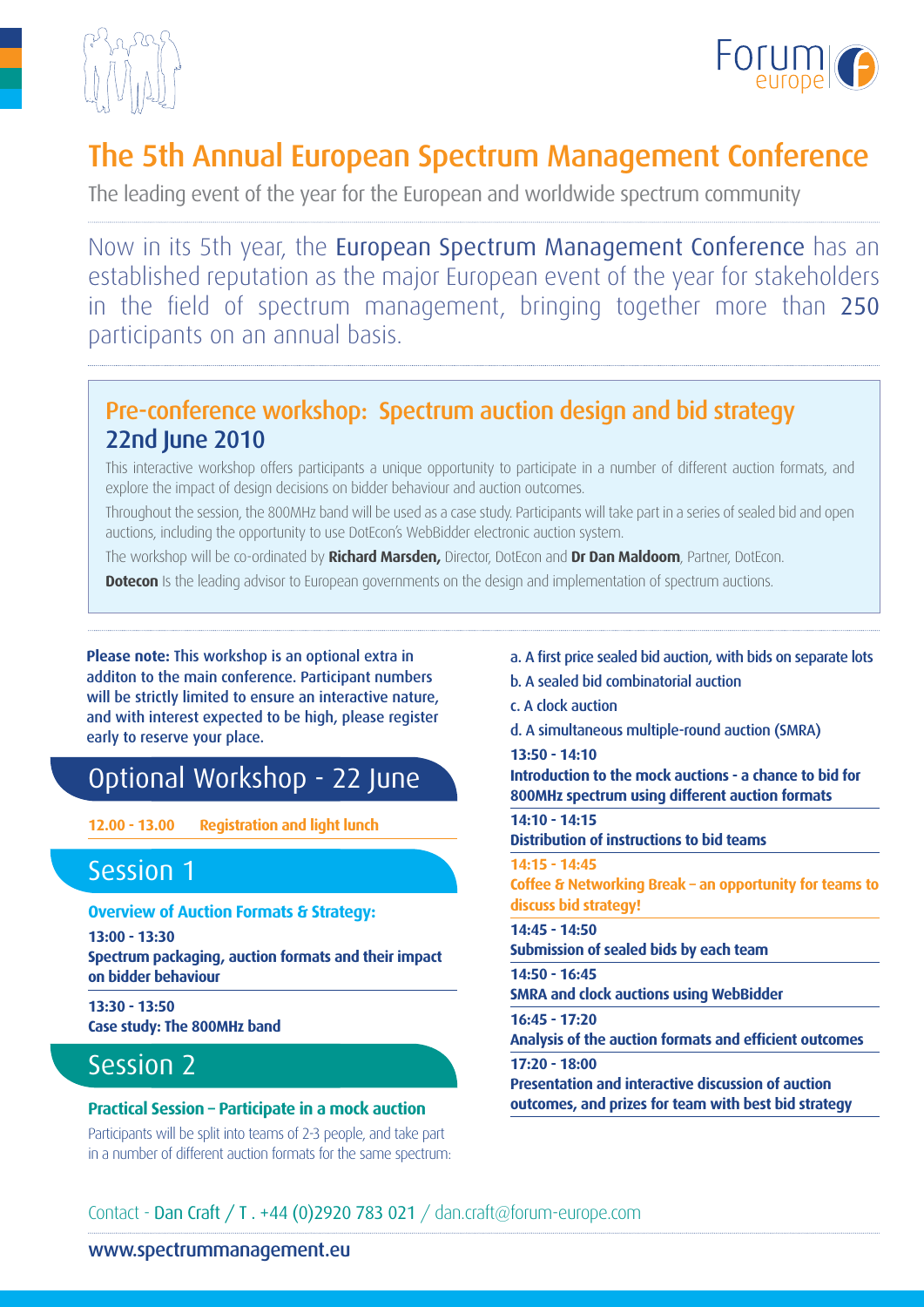## Day One - 23 June

#### **08.30 - 09.00 Coffee and Registration**

#### **Chair for morning sessions:**

**Andrea Renda,** Senior Research Fellow, Centre for European Policy Studies (CEPS) (tbc)

## Session 1

#### **The Radio Spectrum Policy Package:**

**09:00 - 09:25**

**Keynote Presentation – The view from the Commission Neelie Kroes,** European Commissioner for Digital Agenda, European Commission

#### **09:25 - 09:50**

**Keynote Presentation – The view from the RSPG Roberto Viola**, Chair, RSPG

#### **09:50 - 10:15**

**Keynote Presentation – The view from outside Europe Julius Knapp,** Chief of Office of Engineering Technology, Federal Communications Commission (FCC)

#### **10.15 - 10.35 Morning Break**

#### **10:35 - 11:00**

**Keynote Presentation – The view from the Parliament Lambert van Nistelrooij MEP,** European Parliament

#### **Radio Spectrum Policy Package - Speed Pitch Session**

A chance for each of the stakeholders to deliver their thoughts on the European Commission's Radio Spectrum Policy Package. Each speaker will have 5 minutes to provide their thoughts, which will then be followed by an interactive debate (including the use of delegate voting pads) and question and answer session.

#### **11:00 - 12:40**

#### **Speed Pitch Session - Speakers:**

**Serge Willenegger,** Vice President, Technology, Qualcomm **Christoph Legutko,** Wireless Standards and Regulations Manager, EMEA Communications Policy Team, Intel Corporation **Michael Bartholomew,** Director, ETNO

**Aarti Holla-Maini,** Secretary General, European Satellite Operators Association

**Lieven Vermaele,** Technical Director, EBU **Caroline van Weede,** Managing Director, Cable Europe

#### **12:40 - 12:50**

#### **Wrap up of this morning's debate**

An opportunity for the European Commission to give their thoughts on this morning's debate

**Pearse O'Donohue, Head of Radio Spectrum Policy Unit,** European Commission

**12.50 - 14.10 Lunch**

## Session 2

#### **GSM Refarming & License Renewals:**

**The global status of 900 MHz band refarming**

#### **14:10 - 14:25**

**Introduction by session moderator: An overview of the current worldwide refarming status**

**Janette Dobson, Senior Manager, Analysys Mason** 

#### **14:25 - 14:40**

**CASE STUDY: The challenges of creating a sensible refarming policy in the UK**

**Kip Meek,** Spectrum Broker to the UK Government

#### **14:40 - 14:55**

**CASE STUDY: The approach to refarming in Switzerland Philipp Metzger,** Vice-Director & Head of Telecom Services, Ofcom Switzerland

#### **14:55 - 15:10**

**CASE STUDY: The New Zealand approach to refarming spectrum and lessons that couple be applied to Europe Chris Perera,** Senior Adviser & Manager 2.6 GHz Auctions, Ministry of Economic Development, New Zealand

**15:10 - 15:40 General Discussion**

**15.40 - 16.00 Afternoon Break** 

### **Delegates have the choice of attending one of the following two breakout sessions:**

### **Breakout Session 1:**

#### **Rights of Use & Legal Implications of Refarming**

**16:00 - 16:15**

**Introduction by session moderator – Current situation: which legal aspects are common across EU countries, and which are different?**

**Gerry Oberst, Partner, Hogan Lovells** 

#### **16:15 - 17:30**

#### **Panel Discussion - To what extent can legal approaches be borrowed across different member states?**

What new legal aspects are being raised by refarming, and what approaches are being used to tackle these?

To what extent can a common legal approach be adopted across member states, and to what extent do national differences need to be considered?

**Anders Johansen,** Legal Advisor, Norwegian Post and Telecommunications Authority

**Stefan Koreneef,** Project Manager, "Vision on Mobile Communication", Ministry of Economic Affairs, The Netherlands

#### **Other panelists to be confirmed shortly**

**17:30 - 17:40 Final Discussion and end of session**

22nd - 24th June 2010 / The Management Centre Europe , Brussels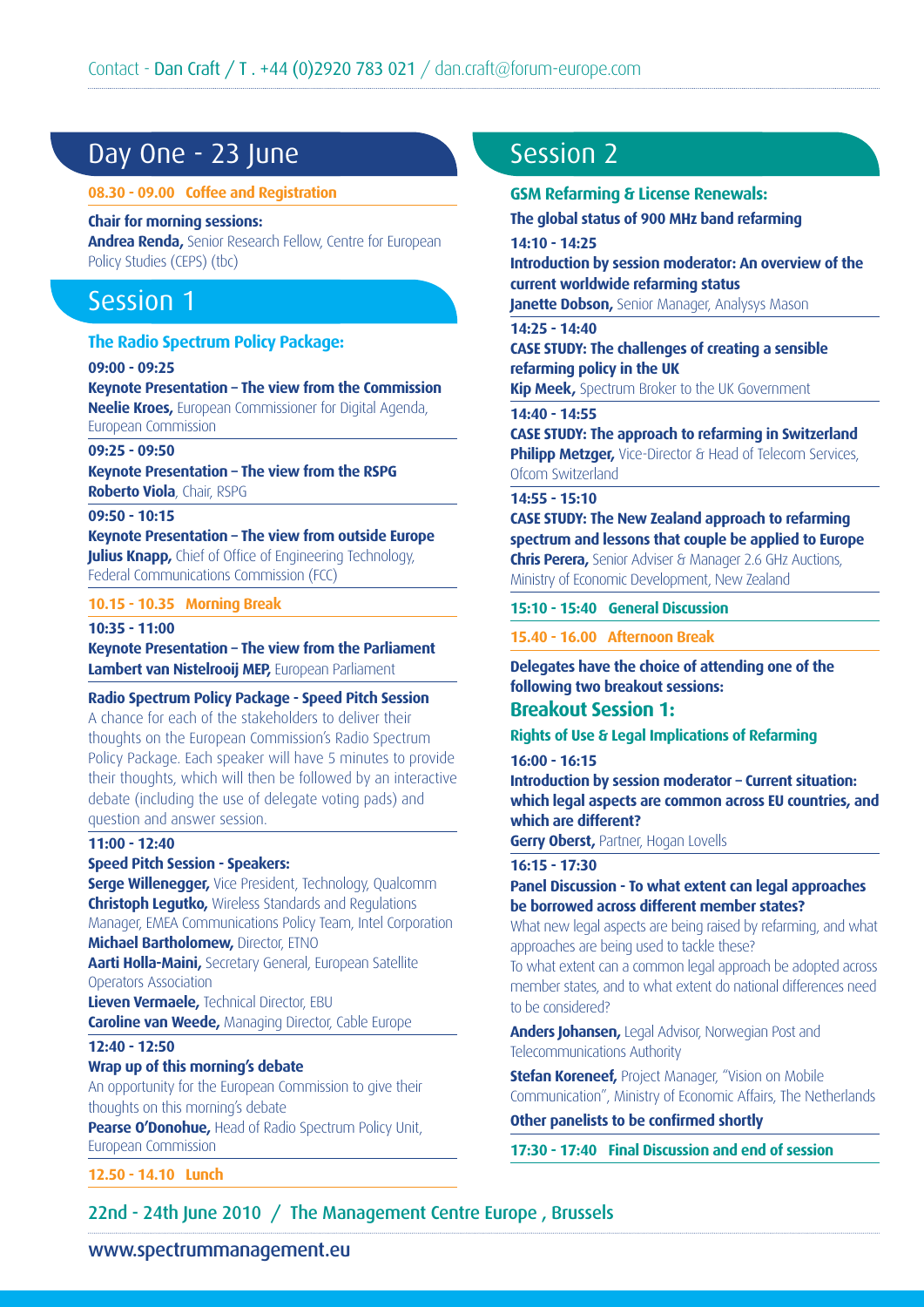## **Breakout Session 2:**

**What financial and economic issues does refarming raise, and how can these be resolved?**

#### **16:00 - 16:15**

**Introduction by session moderator – an overview of the issues raised and possible solutions**

**Martin Cave,** Director, Centre for Management Under Regulation, Warwick Business School

#### **16:15 - 17:30**

#### **Panel Discussion - How can the costs for existing users of the spectrum be quantified?**

If operators are allowed to keep the spectrum, what is cost of re-configuring? Conversely, if they are not, what is the cost of re-routing customers?

**Eric Fournier,** Director, Spectrum Planning & International Affairs, ANFR

**Representative**, National Telecommunications Commission, Thailand (tbc)

**Andy Hudson,** Head of Spectrum Policy, Vodafone Group

**17:30 - 17:40 Final Discussion and end of session**

**17.40 - 19.00 Cocktail Reception**  Sponored by:

## Day Two - 24 June

#### **08.30 - 09.00 Morning Coffee**

## Session 3

#### **Spectrum Auctions – what is the role of auctions in the award of radio spectrum?**

The focus of this session will be on the design and effectiveness of recent and forthcoming European auctions for the 800MHz, 2.6GHz and refarmed 2G bands.

Are auctions always the way forward, or is there still a role for beauty contests to play?

What regulatory objectives are associated with designing an auction?

Are bidders ready for newly emerging auction formats such as the combinatorial clock auction, and what impact may these have on future action strategy?

What is the potential role of auctions in determining allocations between technologies and services?

#### **Moderator: Dr Dan Maldoom,** Managing Director, DotEcon **09:00 - 09:15**

**Introduction: An overview of recent 2.6GHz, 800Mhz & 900Mhz auctions & some early lessons Richard Marsden,** Director, DotEcon

#### **i. Auction design for the 800MHz and 2.6GHz awards**

**09:15 - 10:05 Panel Discussion -** (10 minutes for each speaker, followed by general discussion)

**CASE STUDY: Are auctions the way forward? An overview of the reasons that Sweden made the switch from beauty contests to auctions.**

**Jonas Wessel,** Senior Advisor, The Swedish National Post and Telecommunications Agency (PTS)

**What objectives should a regulator prioritise when planning an auction? An operator's perspective. Erlend Fanebust,** Director, Spectrum Acquisitions, Telenor

**Combinatorial auctions – are bidders ready for change? Karen Wrege,** Founding Member, KB Enterprises LLP (former CIO for auctions and licensing systems, FCC)

**ii. Using auctions to determine allocations to different technologies**

**10:05 - 10:40**

**Panel Discussion -** (10 minutes for each speaker, followed by general discussion)

**To what extent can auctions be used to promote service and technology neutrality?**

**Graham Louth,** Director of Spectrum Markets, Ofcom

**Is WiMAX being given a level playing field to compete against LTE?**

**Graham McDonald,** Regulatory Working Group, WiMAX Forum

**10.40 - 11.00 Morning Break**

## Session 4

**Digital Dividend - Progress made in the 6 months since the release of the Commission's recommendation**

**Progress made within EU Member states**

**Moderator: Catherine Trautmann MEP,** European Parliament **11:00 - 11:15**

**An overview of the progress made and current situation within Europe**

**Lee Sanders,** Partner, Analysys Mason

### 22nd - 24th June 2010 / The Management Centre Europe , Brussels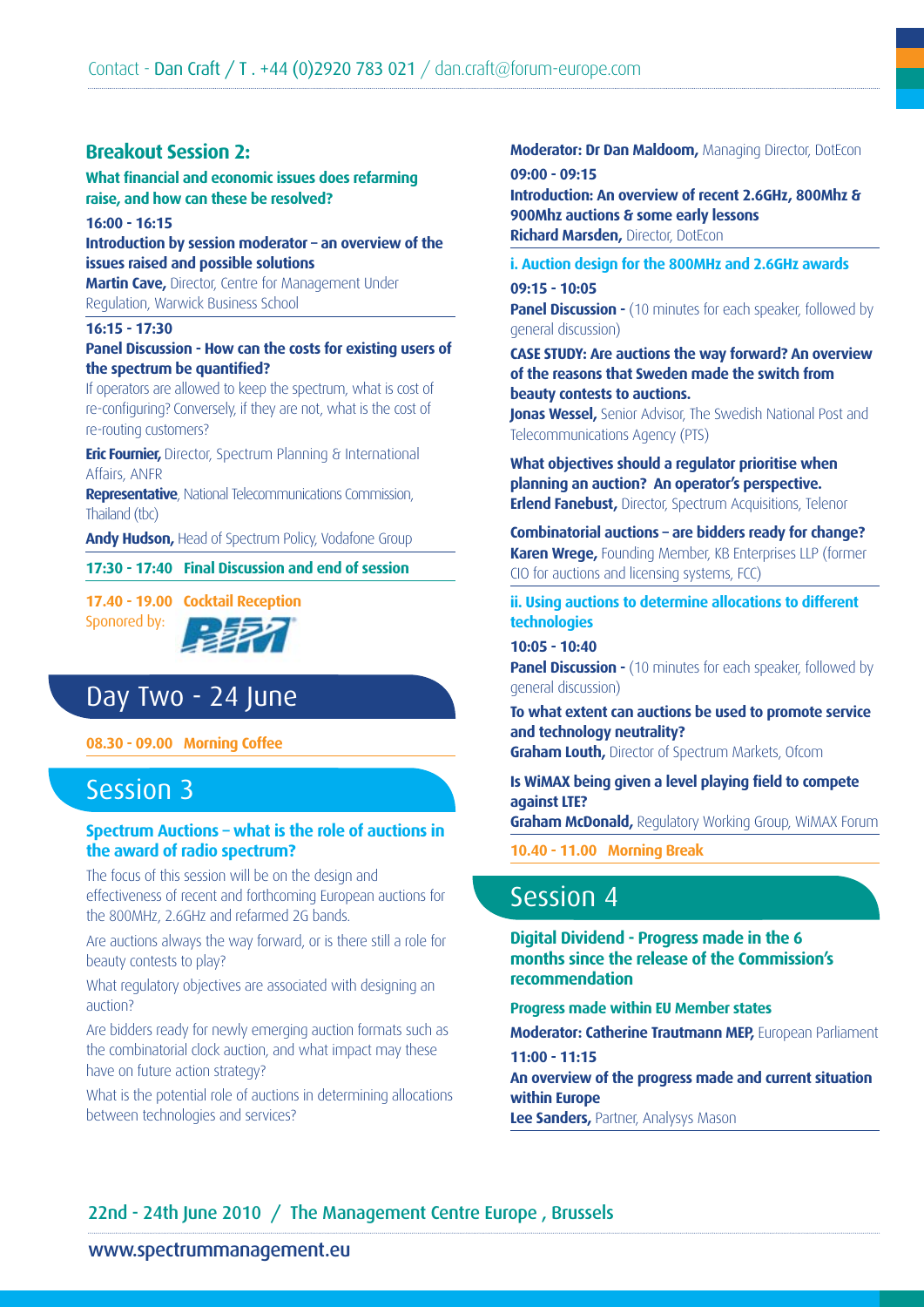#### **11:15 - 11:30**

**An overview of the RSPG's proposals to improve spectrum efficiency in digital dividend bands**

**Mike Byrne,** Vice-Chair of Radio Spectrum Policy Group (RSPG) and Commissioner, ComReg

#### **11:30 - 12:30**

#### **Panel Discussion - Is Europe making the most of the digital dividend opportunity? Panellists:**

**Mike Byrne,** Vice-Chair of Radio Spectrum Policy Group (RSPG) and Commissioner, ComReg

**Bernard Pauchon,** Senior Vice President Global Media, TDF & Chairman of DigiTAG Task Force on Digital Dividend

**Philippe Lefebvre, Principal Administrator, Radio Spectrum Policy** Unit, European Commission

**Erzsébet Fitori,** Regulatory Affairs Manager, ECTA

### **Progress made at the boundaries of Europe and beyond**

**12:30 - 12:50**

**CASE STUDY: The Russian Federation – the situation at the border of Europe**

**Representative,** General Radio Frequency Centre, Russian Federation (tbc)

#### **12:50 - 13:10**

**What progress has been made globally on digital dividend sub-bands being made available for mobile and the expected timing of availability? Kristin Due Hauge,** Spectrum Policy Director, GSMA

#### **13.10 - 14.15 Lunch**

**Chair for afternoon sessions: Philippe Defraigne, Director, Cullen International** 

## Session 5

### **Market and technology developments and future spectrum management challenges and solutions**

**14:15 - 14:35 Keynote Presentation – WRC12: what are the big issues to be discussed? Fabio Leite,** Deputy Director, Radiocommunication Bureau, ITU **14:35 - 14:50 Cognitive & Software Defined Radios – has their time finally arrived?**

**Dan Reed, Corporate VP, Extreme Computing, Microsoft** 

#### **14:50 - 15:05**

**Responding to market needs for mobile broadband – spectrum & technology**

**Lasse Wieweg,** Director, Government and Industry Relations, Ericsson

#### **15:05 - 15:20**

**A lifecycle approach to spectrum management Kris Shields,** Head of Spectrum Management, Computech

#### **15:20 - 16:15**

**Panel Discussion - Is Europe making the most of the digital dividend opportunity?** 

**Panellists:**

**Fabio Leite,** Deputy Director, Radiocommunication Bureau, ITU **Dan Reed, Corporate VP, Extreme Computing, Microsoft** 

**Lasse Wieweg,** Director, Government and Industry Relations, Ericsson

**Robert Horvitz,** Director, Open Spectrum Foundation **William Webb,** Head of Research & Development, Ofcom **Kris Shields,** Head of Spectrum Managment, Computech

**16.15 - 16.30 Afternoon Break**

**16:30 - 17:15**

**Conference summary & interactive wrap up session** 

**Amit Nagpal,** Partner, Analysys Mason

**Richard Marsden,** Director, DotEcon

**Gerry Oberst, Partner,** Hogan Lovells

**17.15 End of Conference**

The organisers would like to thank the following organisations for their support of this event:

Lunch Sponsors

## **DUALCOMM®**

Refreshment Sponsors



Interested in becoming involved in the event? There are a number of sponsorship and exhibitor opportunities still available - for more details please contact Dan Craft on:

Email: dan.craft@forum-europe.com Tel: +44 (0) 2920 783021

## 22nd - 24th June 2010 / The Management Centre Europe , Brussels